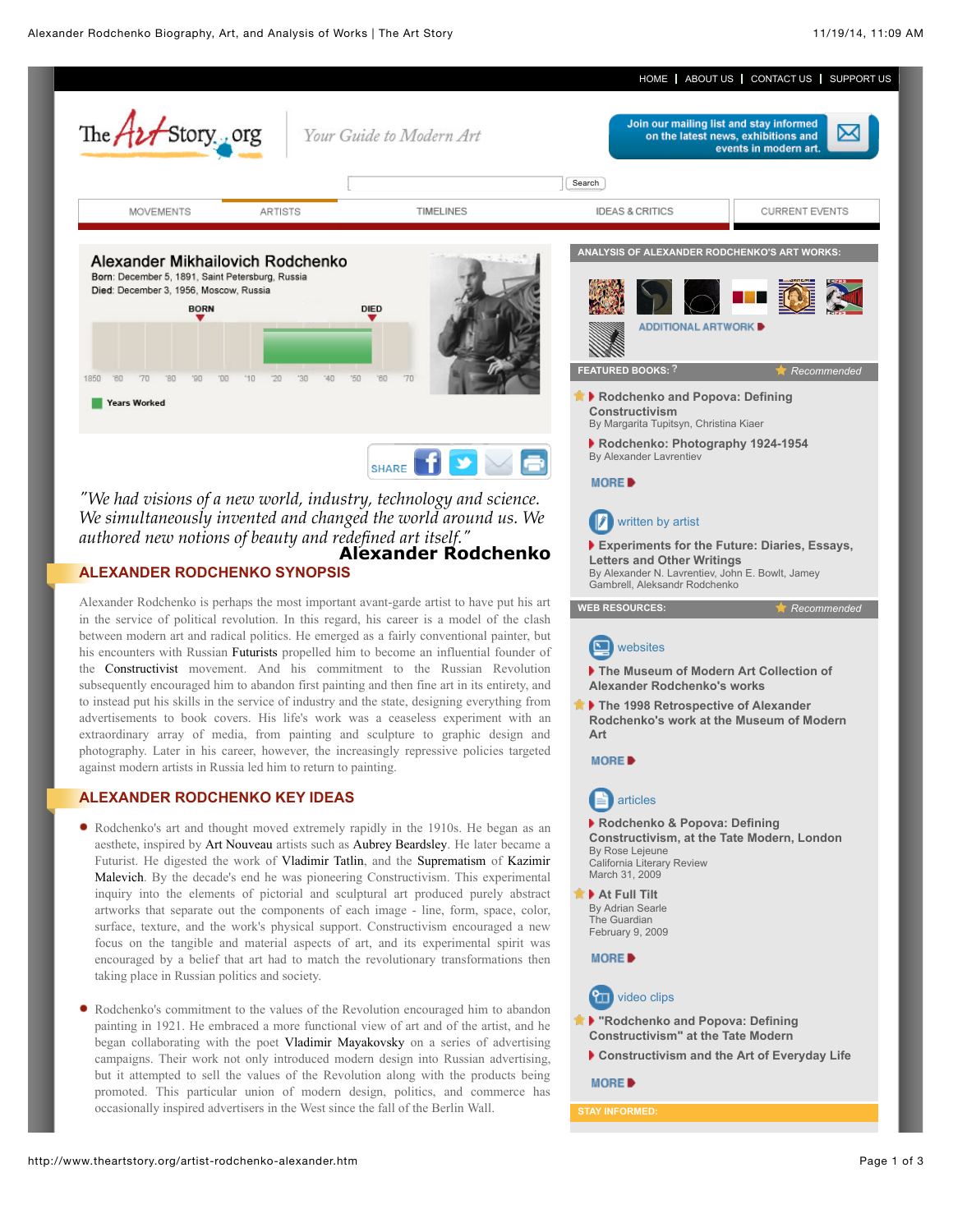Photography was important to Rodchenko in the 1920s in his attempt to find new media more appropriate to his goal of serving the revolution. He first viewed it as a source of preexisting imagery, using it in montages of pictures and text, but later he began to take pictures himself and evolved an aesthetic of unconventional angles, abruptly cropped compositions, and stark contrasts of light and shadow. His work in both photomontage and photography ultimately made an important contribution to European photography in the 1920s.

## COMMENT TO EDITOR Type here...

## **ALEXANDER RODCHENKO BIOGRAPHY**

#### Childhood

Alexander Rodchenko was born in Saint Petersburg, Russia, to a working class family. His father, Mikhail Rodchenko, was a theater props manager and his mother, Olga, a washerwoman. The family's social status did not provide much opportunity for the artistic education of talented Alexander. It is still unclear what training (if any) Rodchenko might have acquired as a child. The family moved to the city of Kazan in 1905. Two years later, Mikhail passed away, but they were able to allocate some of the family's scarce funds for Alexander's education.

### MORE B

# **ALEXANDER RODCHENKO LEGACY**

As a key figure of the Russian modernist movement, the art of Alexander Rodchenko helped redefine three key visual genres of modernism: painting, photography, and graphic design. In his paintings, the artist further explored and expanded the essential vocabulary of an abstract composition. His series of purely abstract proto-monochrome paintings were influential to artists such as Ad Reinhardt and the Minimalists of the 1960s. In the field of photography, he established unprecedented compositional paradigms, which in many ways still define the entire notion of modern photographic art. Rodchenko's involvement with the Bolshevik cause further propelled the appreciation of his art in the leftist circles of the American avant-garde.

# *Original content written by [Ivan Savvine](http://www.theartstory.org/about_us.htm#savvine)*

Edited and published by The  $A2f$ Story Foundation

**COMMENT TO EDITOR Type here...** 

## **ALEXANDER RODCHENKO QUOTES**

"In order to educate man to a new longing, everyday familiar objects must be shown to him with totally unexpected perspectives and in unexpected situations. New objects should be depicted from different sides in order to provide a complete impression of the object."

"Future is our only objective."

"We had visions of a new world, industry, technology and science. We simultaneously invented and changed the world around us. We authored new notions of beauty and redefined art itself."

"I am convinced that representation would never be back the way it was and that nonrepresentation will die out in its own turn, paving the way for something entirely new, the beginning of which I am feeling right now."

"One has to take several different shots of a subject, from different points of view and in different situations, as if one examined it in the round rather than looked through the same keyhole again and again."

"I want to take some quite incredible photographs that have never been taken before... pictures which are simple and complex at the same time, which will amaze and overwhelm people ... I must achieve this so that photography can begin to be considered a form of art."

keep track of the important exhibitions end events in modern art. We send a newsletter to our email list on a quarterly basis, but we update the Facebook and Twitter feeds much more regularly. **[Join our Mailing List](http://www.theartstory.org/contact_mailing_list.htm) [Join our Facebook Page](http://www.facebook.com/TheArtStory)**

Connect with Art Story to get the significant news and

**[Follow us on Twitter](http://twitter.com/TheArtStory)**

**DONATE:**

٦D

The  $A$ **z** Story Foundation

[We need your donation to maintain and grow The Art](http://www.theartstory.org/donate.htm) Story Foundation. **[Click here to help us](http://www.theartstory.org/donate.htm)**